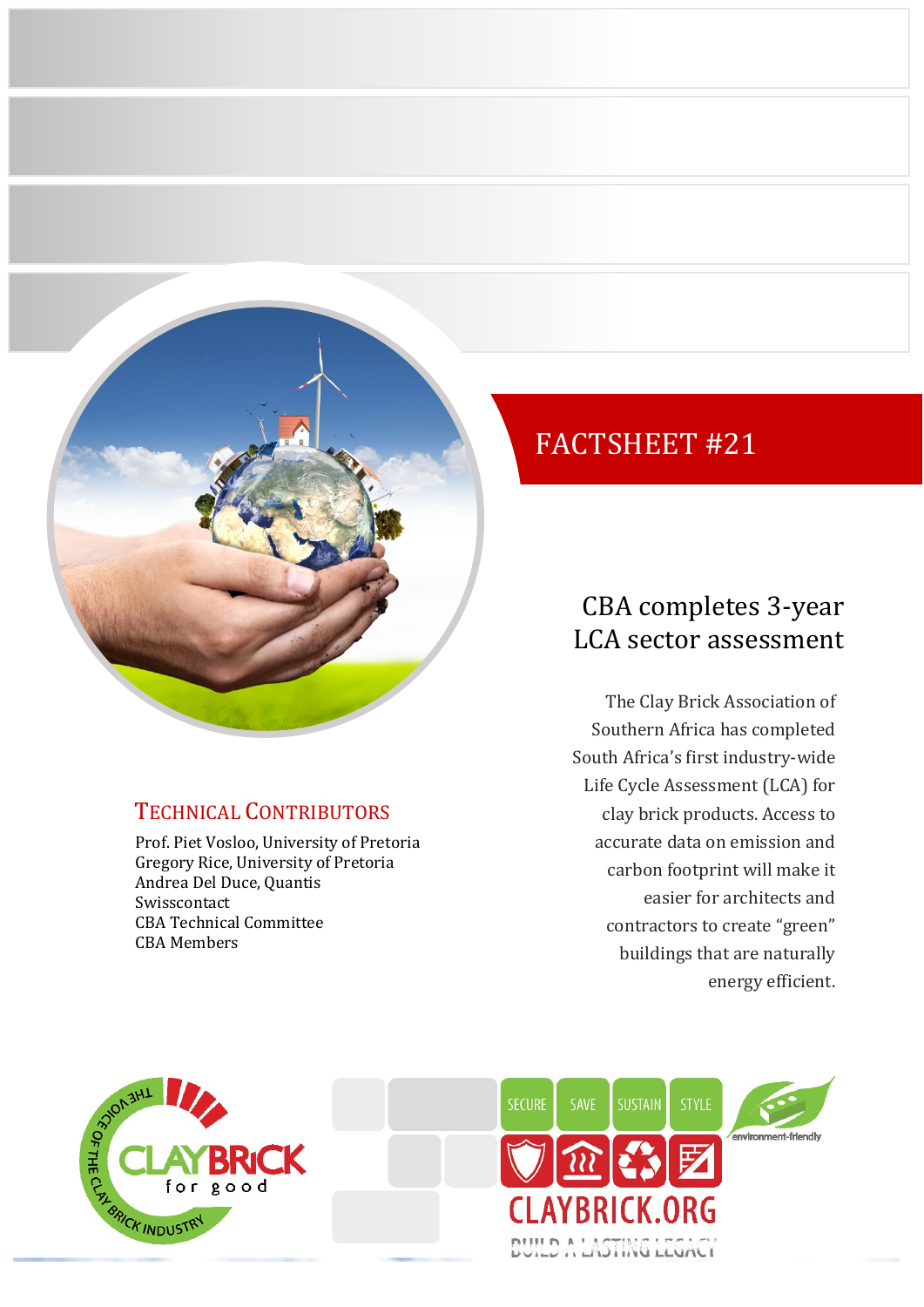

Peter Drucker famously quoted, "what gets measured, gets managed". By examining an activity we are forced to pay attention to it. By producing relevant and accurate measurements we can identify where improvements are possible, and then track progress against the benchmark.

It was with this intention that the Clay Brick Association of Southern Africa embarked on a 3 year project to complete South Africa's first industry-wide Life Cycle Assessment (LCA) for clay brick products.

The LCA was conducted by the University of Pretoria and co-funded by the National Research Foundation. The successful conclusion of the in-depth research study is a significant achievement for the Energy Efficient Clay Brick Project (EECB), an initiative funded by the Swiss Agency for Development and Cooperation (SDC) and implemented in South Africa by Swisscontact.

The mandate of the EECB project is to foster green and sustainable transformation in the Clay Brick sector by promoting technologies and methods that increase energy efficiency and reduce greenhouse gas emissions during the fossil-fuel-intensive production process

#### BENEFITS FOR THE CONSTRUCTION INDUSTRY

South Africa is the largest  $CO_2$  emitter in Africa and the 12th largest in the world. While many people target vehicles as a major source of greenhouse gas emissions, in fact the construction and operation of buildings (especially heating and cooling) makes up as much as 40% of all emissions.

The full LCA will allow architects to accurately calculate the lifetime environmental impact of using clay brick in a building, compared against other construction materials. Access to accurate data will make it easier to design "green" buildings that are naturally energy efficient.

Based on a weighted average, the production of 1kg of clay brick in South Africa is associated with the emission of 0.27 kg of  $CO_2$ -equivalents. That is a total of 2.6 million tons of  $CO_2$ equivalents per year.

Due to the long life expectancy of brick, the environmental impact of clay brick production is conceptually spread over 50 years of building use and occupation. The thermal mass and natural insulating properties of clay bricks reduce carbon footprint and environmental impact, while offering long term savings in energy use. This makes clay brick an attractive option for both environmentally-conscious architects and cost-conscious property owners.

The findings of the LCA, which was completed at the end of 2016, will be released to the construction industry at a national roadshow later this year.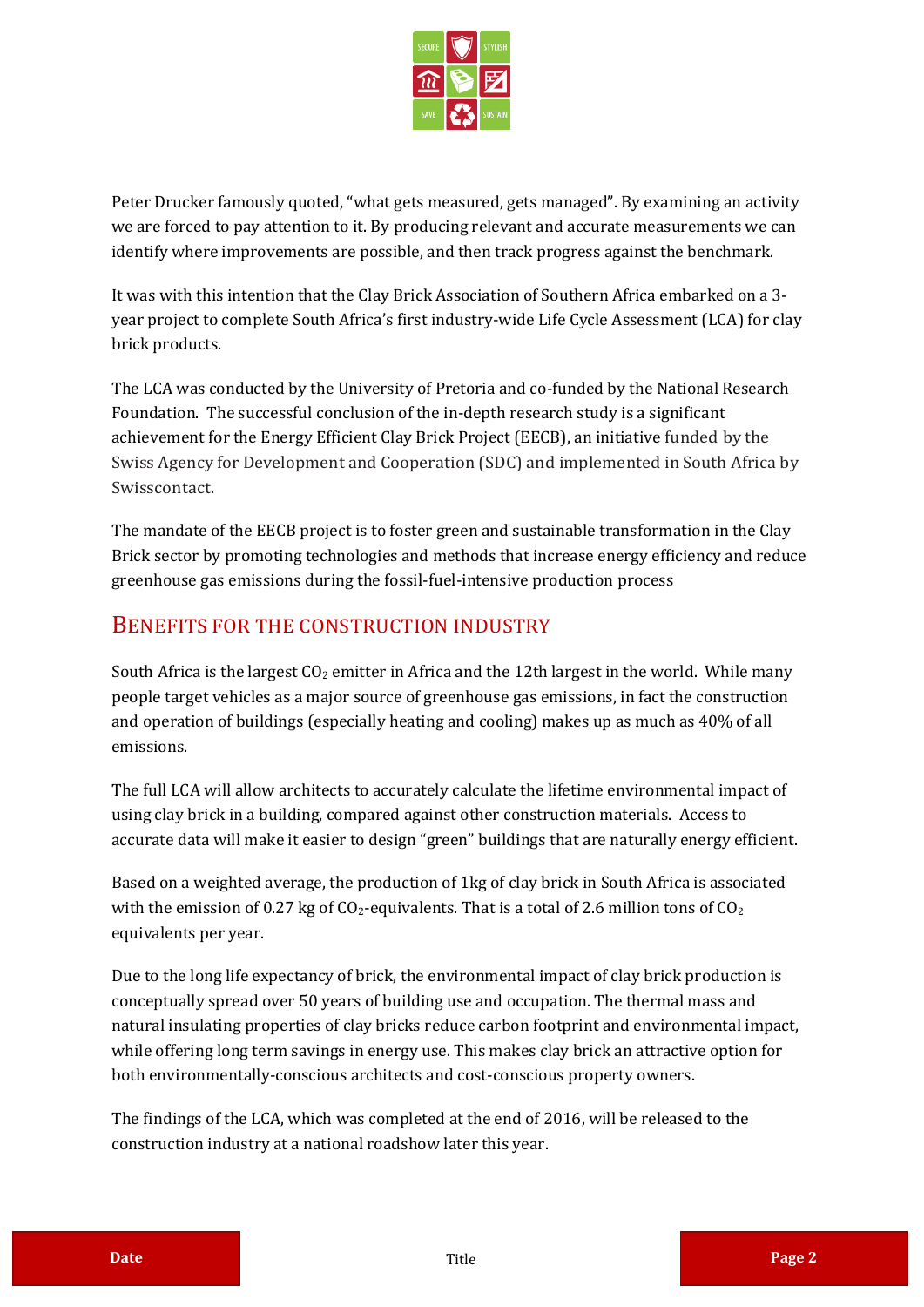

### CUTTING CO<sup>2</sup> EMISSIONS IN BRICK-MAKING

Even though environmental impacts from production are not dominant in the overall lifecycle, the clay brick sector is committed optimizing production processes. The LCA findings from the extraction and production stage have already provided a direct and immediate benefit for CBA members. Brick-makers now have access to accurate and locally-relevant statistics on energy efficiency, emissions, strengths and challenges across a broad range of brickmaking technologies which allows them to benchmark themselves and identify improvement opportunities.

The use of coal in brick-making accounts for most carbon emissions and pollutants like  $SO<sub>2</sub>$  and nitrous oxides. Switching brick-makers to technologies proven to be more energy efficient will reduce South Africa's total  $CO<sub>2</sub>$  emissions and improve air quality.

With the assistance of the Energy Efficient Clay Brick Project, various brick manufacturers have already reduced their energy consumption since the LCA's 2012/3 data collection period. Some have invested in more efficient firing technologies which considerably reduce their fuel consumption.

Because brick-makers are constantly investing in more energy-efficient and environmentally friendly technology, the CBA plans to periodically update the LCA to assess the sector's progress in addressing environmental hot spots.



*Worcester Brick's new Habla zig-zag kiln not only improves product quality and reduces waste, but will more than halve the co2 emissions per brick produced.*

*Based on the new LCA research, clamp kilns average 129 grams of coal per kg of fired brick, whereas a zig-zag kiln uses just 66 grams*

#### METHODOLOGY OF THE LCA

The study adopts a holistic approach, evaluating all major environmental impacts as defined by the highly-regarded Impact 2002+ methodology: carbon footprint, ecosystems quality, natural resource depletion and damage to human health.

The study analyses the full lifecycle of clay brick in a building or structure:

- Raw material extraction and clay brick production
- Construction including transport to site
- Operational occupation including heating / cooling energy and maintenance.
- Building end-of-life, disposal, recycling and reuse.
- Social Life Cycle Assessment within the context of sustainable development